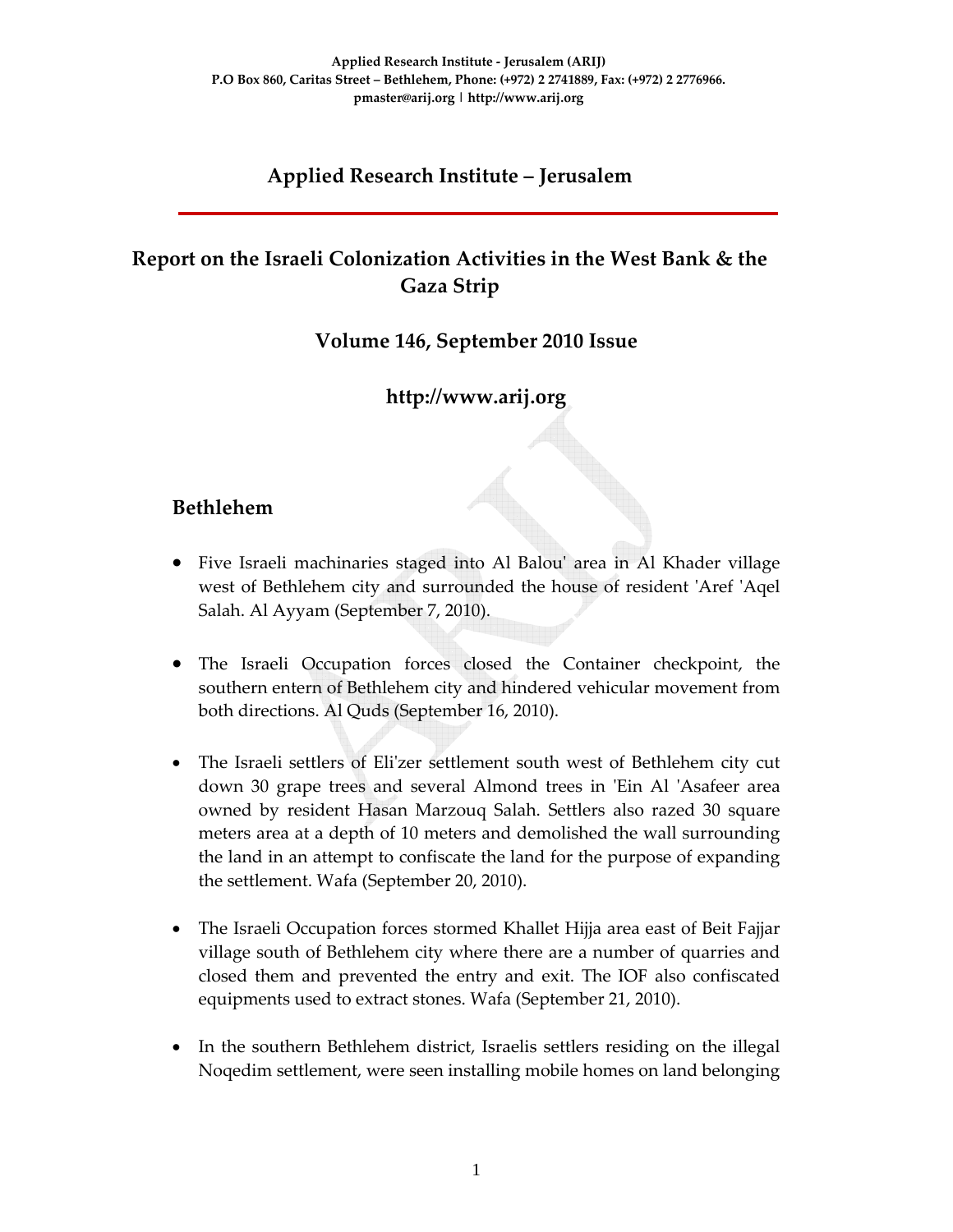**Applied Research Institute ‐ Jerusalem (ARIJ) P.O Box 860, Caritas Street – Bethlehem, Phone: (+972) 2 2741889, Fax: (+972) 2 2776966. pmaster@arij.org | http://www.arij.org** to the Palestinian Khirbet Jub Ath‐Theib to establish a new outpost under the name of Abu Al Nathur. Maannews (September 26, 2010).

#### **Jerusalem**

- The B–Ya'ir company initiated the construction of new buildings in the "Agan Ha'ilot" neighborhood in Giv'at Ze'ev settlement. The company also managed to sell 15 buildings of the new project at a cost of 15 Million shickels. The project includes the construction of 76 new housing units. Nidab Lesboski, head of marketing department at the company stated that currently the company is building 750 new housing units in the aforementioned neighborhood, including the 76 units. Al Quds (September 4, 2010).
- The Israeli planning and Construction committee at the Israeli Municipality of Jerusalem aims to approve 1,362 new housing units in the south-Jerusalem settlement of Givat HaMatos. Al Ayyam (September 15, 2010).
- Israeli settlers entered a wing of the Qerrish family home in the As-Sa'diyah neighborhood in the old city of Jerusalem and allegedly began removing furniture in an attempt to take over the house. Maannews (September 16, 2010).
- The Israeli Occupation bulldozers are adding new cement blocks at 12 meters high at Ras Khamis neighborhood entrance and Shuʹfat Camp in Jerusalem city to complete the seperation of the two communities from Jerusalem city. Al Quds (September 19, 2010).
- The Israeli Municipality of Jerusalem handed out resident Isma'il 'Ali Salah in Beit Safafa administrative order to demolish his house. The house is 70 square meters area and is inhabited by 20 family members. Al Ayyam (September 21, 2010).
- The Israeli Occupation bulldozers razed a room and 2 small animal shelters in the East Jerusalem neighborhood of At‐Tur, after the owner was told the home was built without a license. Wael Darwish Da'na, father of ten, said he had been served with a warning notice two months earlier, but had hired a lawyer to contest the demolition. The home was a one‐story structure approximately 20 square meters in size, and the stables were 200 square meters and home to five horses and 50 sheep. The Israeli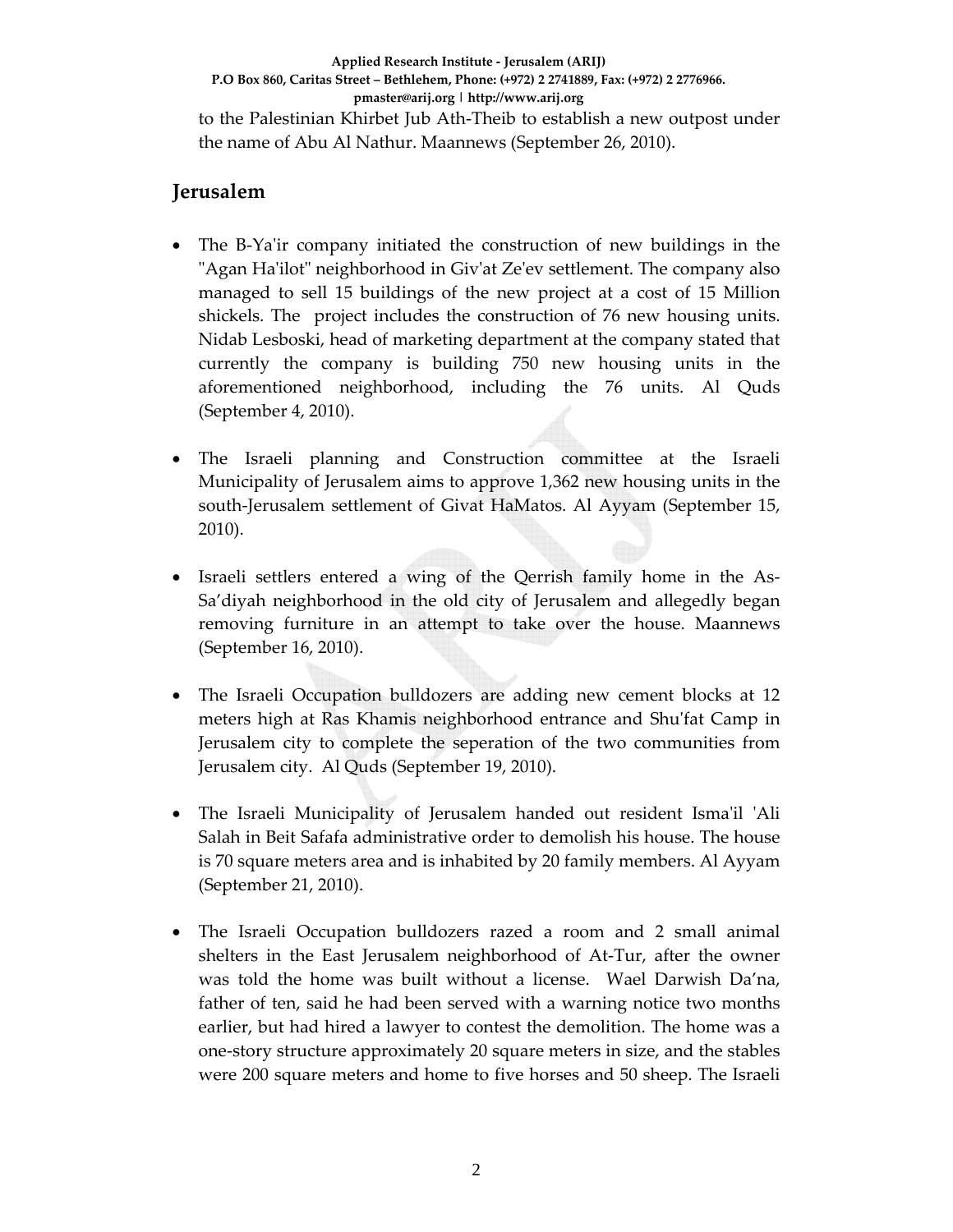#### **Applied Research Institute ‐ Jerusalem (ARIJ) P.O Box 860, Caritas Street – Bethlehem, Phone: (+972) 2 2741889, Fax: (+972) 2 2776966. pmaster@arij.org | http://www.arij.org** bulldozers also razed 50 Olive, citrus and Grape trees owned also by resident Wael Daʹna. Maannews (September 22, 2010).

- Mayor of Ma'ale Adumim settlement, Bani Kesrael is planning to convert 800 dunums of the area between Maʹale Adumim settlement and Jerusalem city to a Disney Land. Al Quds (September 24, 2010).
- A court ruling has opened the door for further evictions of Palestinian families in the East Jerusalem neighborhood of Sheikh Jarrah. Jerusalem settler leader Aryeh King told the Israeli daily Haaretz that before the weekend, three Palestinian families would be evicted from their homes and replaced with Jewish settlers. The announcement follows the Israeli High Court's rejection of an eviction appeal filed by displaced Palestinian families in Sheikh Jarrah. The ruling, said that settler groups which had pushed several families out of their homes had succeeded in proving they owned the property. The ruling may give future license to settler groups to move into dozens more Palestinian homes in the occupied neighborhood, and it opens the door for proceedings. Maannews (September 28, 2010).
- According to the weekly Israeli newspaper "Yer Shaliam" edition of September  $30<sup>th</sup>$ , 2010, there are plans to build an additional 12,000 colonial housing units in 8 Israeli settlements in East Jerusalem. The following lists the on‐going and planned building plans in East Jerusalem: Shu'fat Hill – Ramat Shlomo (1600 housing units), Meir Forest – Neve Yacov (400 housing units), Kantri Ramout (700 housing units), Har Homa (1900 housing units), Giva'at HaMtous (3150 housing units), The Palace of the Higher Commissioner (a.k.a. Armon Hantseiv) (450 housing units), Ramat Raheil (850 housing units) and Gilo (3000 housing units). Al Quds (September 29, 2010).
- The Israeli High Court of Justice ruled a decision that will allow Jewish organizations to take over tens of Palestinian homes in Kubaniyet Em Haron in Ash Shiekh Jarrah neighborhood in Jerusalem city. Al Quds ( 29, 2010).

## **Hebron**

• The Israeli Occupation forces orders resident Mu'ath Shabaneh to evacuate his house to transfer it to into a military post. Al Ayyam (September 4, 2010).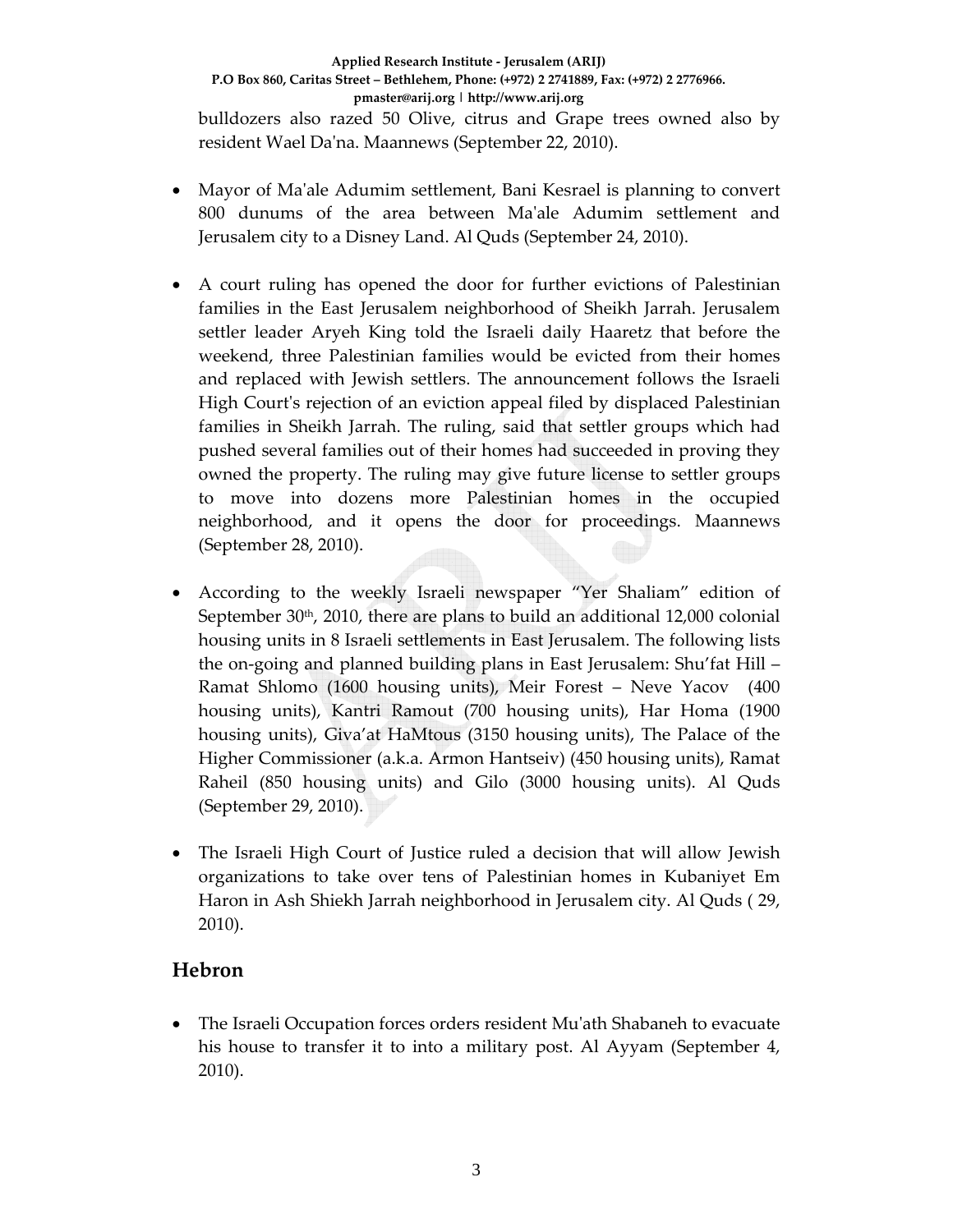- The Israeli occupation army took over the houses of 'Ata Abdel Jawad Jaber and Salem Al Salaymeh in Al Baq'a area east of Hebron city and transferred them into military posts. Al Ayyam (September 6, 2010).
- The Israeli Occupation Authorities gave residents of Khallet Banat Hatem northwest of Dura Town military order to evacuate 66 dunums of lands under the pretext of "State Land". The lands are owned by residents Nathmi Hureiz (28 dunums) and Thaer Abdel Hadi Al Qawasmi (38 dunums). Al Quds September 30, 2010).
- The Israeli settlers of kiryat arba' settlement uprooted 100 grape trees owned by resident Abdel Rahman Shareef in Al Buweira area northeast of Hebron city. The settlers also caused damages to 6 dunums of of lands planted with Grape trees. Al Ayyam (September 21, 2010).
- Israelis residing on an illegal West Bank outpost in the southern Hebron district began the foundations for a new religious school to mark the end of Israelʹs 10‐month moratorium on settlement construction. The foundation laying ceremony in the Beit Romano settlement. In Hebron, settlers were seen at the entrances of Palestinian villages and town in the southern district, as well as the Old City, stopping several students from attending school in the older part of the city. Maannews (September 26, 2010).
- Palestinian residents of Wadi An Nasara area south of Kiryat Arbaʹ settlement east of Hebron city reported that an Israeli bulldozers was razing lands owend by Mahmoud Al Buti Jaber and Ziyad Mahmoud Jaber (8 dunums land). Al Ayyam (September 27, 2010).
- More than 50 Israeli armed settlers from Beit Hagai settlement in Hebron city stormed ʹEin Kanar area in Dura town south of Hebron city and tampered with water pools that are designated for agricultural purposes. The lands where the water pools are located are owned by Al Shareef family. Al Quds (September 30, 2010).

## **Ramallah**

• The Neot Hapisga construction company resumed its project in the settlement of Modiin Illit west of Ramallah where it was left off nearly a year ago as claimed. Construction on the project was suspended when the Israeli government agreed to a settlement freeze in late 2009. It is worth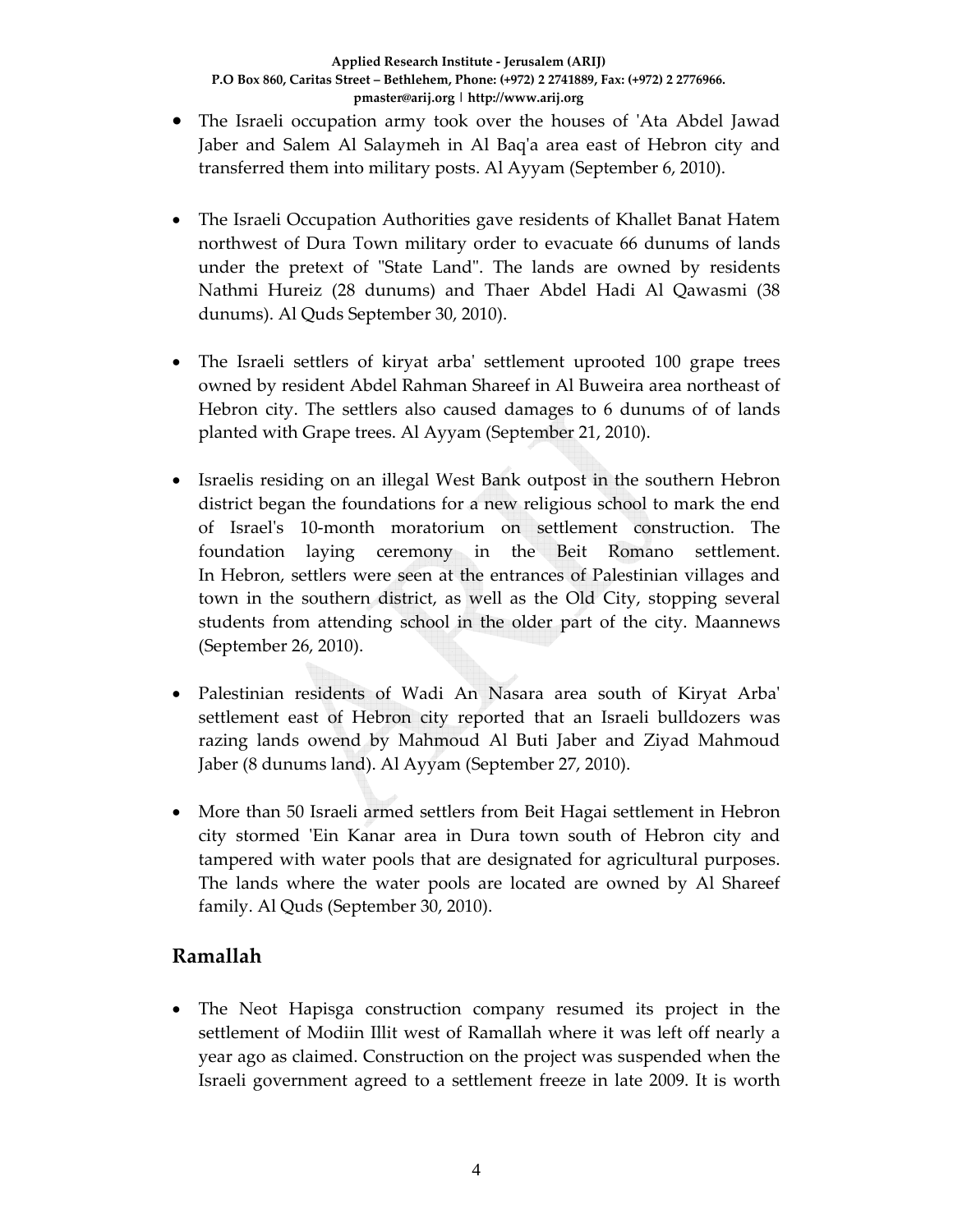- More than 60 Israeli settlers took over Al Karama Houing PROJECT, A& B, constructed on lands of Al Mazraʹa Al GHarbiya northwest of Ramallah city and transferred it into a military post. Al Ayyam (September 23, 2010).
- All entrances to the village of An-Nabi Salih were closed off and the southern Atara checkpoint was closed to vehicle traffic. Passengers waiting at the Atara checkpoint were told that it would remain closed until 10 p.m. at night, but that after 8 a.m. pedestrians would be permitted to walk through the military stop zone. Residents of An‐Nabi Salih reported they had been denied access in and out of the village since sunrise. Maannews (September 25, 2010).
- Israel Radio reported that Israeli bulldozers began work on the Adam settlement east of Ramallah where 30 new buildings are scheduled for construction. Maannews (September 26, 2010).

## **Jenin**

The Israeli Ocupation set up a temporary checkpoint next to Al Qassam School in Yaʹbad village. Al Ayyam (September 16, 2010).

# **Qalqilyah**

- The Israeli Occupation forces staged into Kafr Thuluth area and handed out some of its residents a number of halt of constrution orders under the pretext of lacking valid building permits. Among structures, a 380 square meters house composed of two stories owned by resident Raed Muqbel. Al Ayyam (September 21, 2010).
- Israeli settlers installed 20 new caravans on a hilltop outside the Revava settlement in the northern West Bank Governorate of Qalqilyia. The structures had taken over dozens of dunums of agricultural lands in the Wadi Abu Ali area, a valley west of Deir Istiya on land owned by the families of Mansour Othman and Ahmad Ash Sheikh Abdul-Haqq. According to Israeli group Peace Now, the Revava settlement witnessed the largest rate of growth during the partial moratorium period. Maannews (Septembre 26, 2010).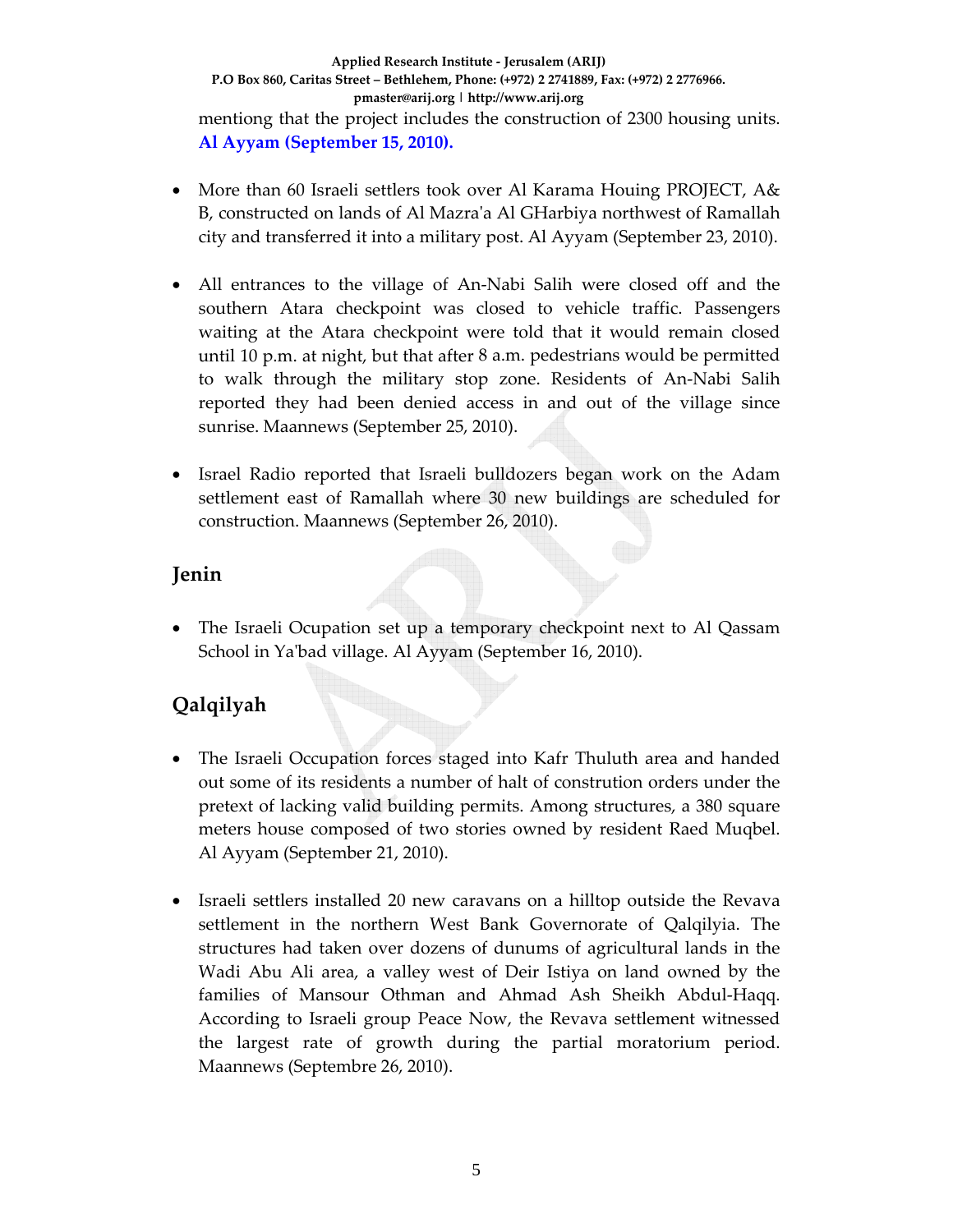## **Tulkarem**

• The Israeli Occupation forces manning Jubara Gate number 753, south of Tulkarem, closed the gate and hinderd residents from passing through. The IO forces also set up a checkpoint at Wadi At Teen area close to Ar Ras village in Tulkarem Village and carried out thourough inspections. Al Quds (September 19, 2010).

## **Tubas**

• Israeli forces handed notifications to residents in the Al‐Maleh area of the Jordan Valley that 16 barns and greenhouses are slated for demolition. Al Ayyam (September 15, 2010).

## **Salfit**

- The Israeli Occupation Authorities ordered a number of Palestinian farmers in Qarawet Bani Hasan village west of Salfit city to evacute around 400 dunums of lands located north of the village in an area called Wadi Abu 'Ammar and prevented them from utilizing the land. The orders came under the pretext that lands were planted with valid permit from the Israeli Civil Administration due to their location in area C which falls under the full Israeli Control. Al Quds (September 4, 2010).
- The Israeli Occupation forces handed out residnets of Deir Ballut village west of Salfit city military orders to halt the construction of their eight houses under the pretext of being building without building permits. The orders were delivered to Idreis Jubara Abdullah, Najeh Daoud Hussein Abdullah, Khaled Ahmad Abu Khair, Abdullah Mahoud Abu Khair, Jaber Ahmad Mahmoud Abduallah, Abdel Ghafer Jubara Husni Mustafa, Abdel Wahab Husni Issa Musa and Abdel Wahab Muhammad Abdullah. Wafa (September 20, 2010).
- Building work for a new neighborhood in the illegal Ariel settlement in the northern West Bank has begun, paving the way for 50 new housing units for Israeli settlers removed from Gaza as part of Israelʹs disengagement plan. Maannews (September 26, 2010).
- Israeli settlers from Revava settlement razed lands in Deir Istya and Haris villages northwest of Salfit Governorate adjacent to the location of the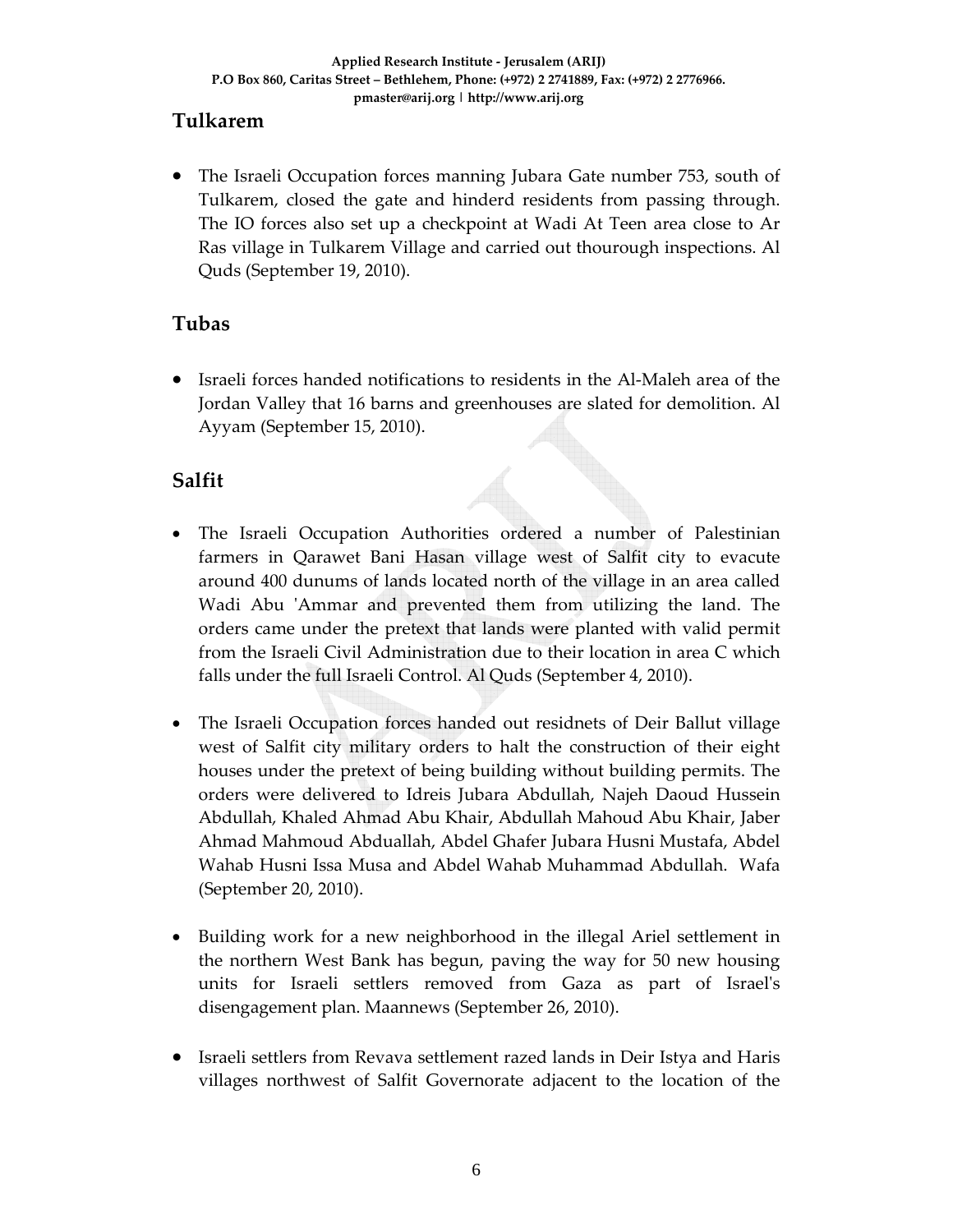settlement. The lands are owned by villagers Yacoub Odeh Sultan. Al Quds (September 29, 2010).

## **Nablus**

- Israeli settlers of Shilo and Eli settlements took over 130 dunums of lands of Al Murjan area south of Qaryut village south of Nablus city and started planting it with Olive seedlings. Al Quds (September 4, 2010).
- A number of Israeli settlers from Yetzhar settlement attacked a Palestinian farmer in Burin village south of Nablus city while he was grazing his sheep in the fields and tried to steal the herd. Al Quds (September 6, 2010).
- Israeli Occupation Army hindered ʹAqraba village residents southeast Nablus city from working in their agricultural fields located along the Israeli bypass road "trans-samaria". The Israeli practice came under the pretext that the area is classified as "closed military area". The army also confiscated the machines that were working in the place. Al Quds (September 7, 2010).
- Israeli settlers from the Yizhar settlement set fire to Daoud Hassan As‐ Safadi's car which was parked near his house at Urif village entrance in the northern West Bank district of Nablus, spraying the word "revenge" on it. Israeli settlers also tried to set fire to a number of other cars without success. Maannews (September 13, 2010).
- At least 15 dunums of Palestinian farmland was confiscated by Israeli settlers near the Duma village in the Nablus Governorate. Settlers began bulldozing the land early in morning the Bir Mehsen area of the village near the illegal West Bank settlement of Shilo. The settlers set up makeshift borders around the land. Maannews (September 13, 2010).
- Israeli settlers began harvesting Palestinian olives in the northern West Bank districts of Qalqiliya and Nablus. Settlers brought sheets and ladders "as though they were the owners of the land." In Nablus, Israeli settlers from Yitzhar settlements ascended groves in the Burin village, while in Qalqiliya, settlers from the illegal Ramat Gilʹad and Gilʹad outposts picked olives from the villages of Jinsafut and Farʹata. Maannews (September 20, 2010).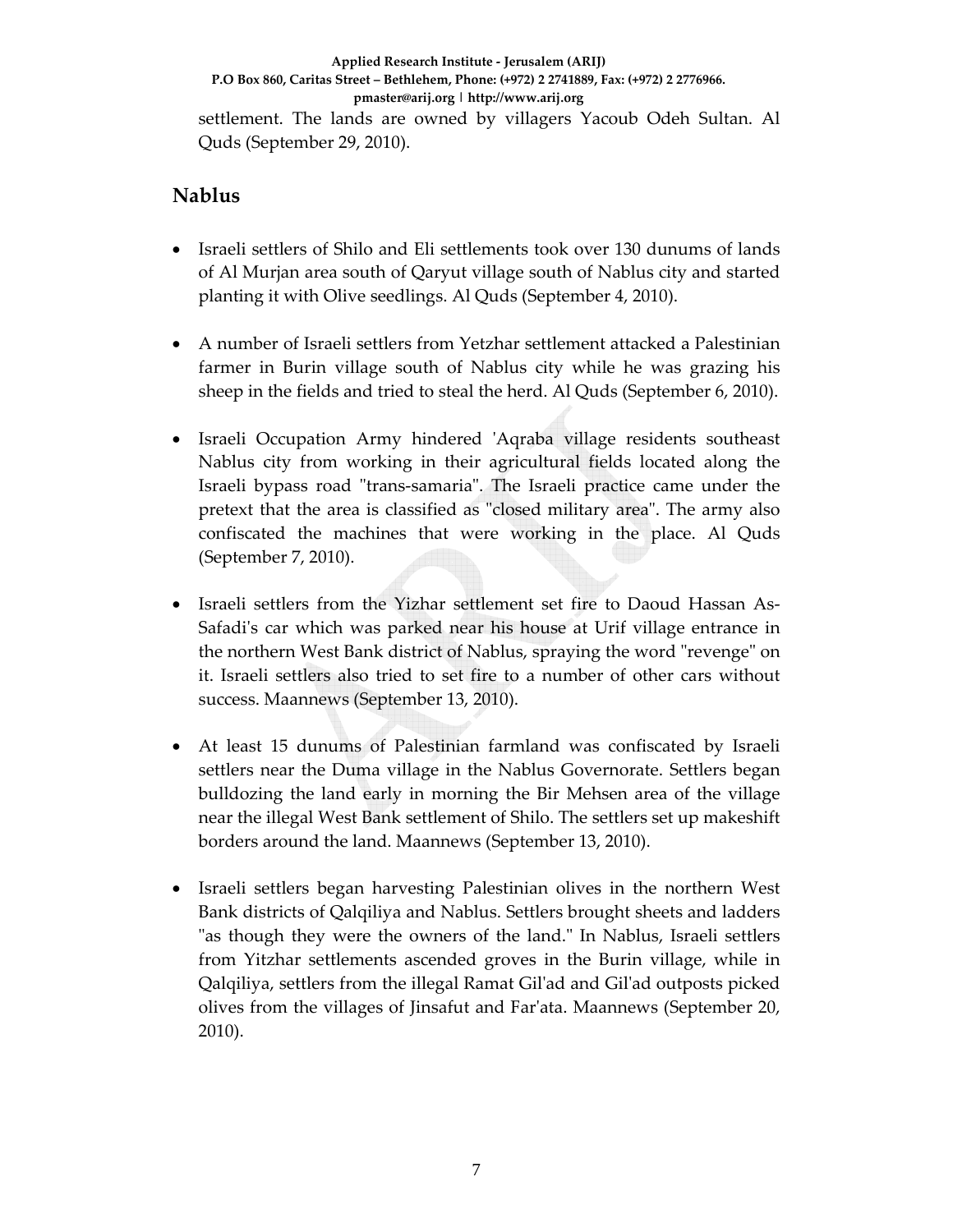- Israeli settlers of Alon Moreh settlements added three new cement rooms to Jabal Hazem (Hazem Mountain) area in Deir Al Hatab Village east of Nablus city. Al Quds (September 23, 2010).
- Israel's Channel 2 reported that construction would be resumed in at least eight illegal West Bank settlements, including Kiryat Arba in Hebron. Israeli settlers installed four caravans near the Qusra village in the northern Nablus district, adding that Six heavy‐duty bulldozers Have begun wide‐scale diggings around the Yitzhar settlement in the district and were seen carrying out the work, with soil being loaded onto several trucks. Maannews (September 26, 2010).

## **Jericho**

• The Israeli Occupation Authorities warned resident Majed Mufdi Daraghmeh to demolish and evacuate his animal barns and barracks in Az Zubeidat area in the Jordan Valley and gave him 12 hours to do so. The IOF also forced resident Fathi Ismaʹil Az Zubeidat to halt the construction of his house in the area. Wafa (September 20, 2010).

## **Others**

- Inherits of Mansour Othman Abu Naser and Ahmad Ash Sheikh Abdel Haq were surprised to see the 20 new caravans that were installed on their agricultural lands in Abu 'Ali valley in Deir Istyia village by settlers of Revava settlement. Al Quds (September 26, 2010).
- Israeli settlers are planning to construct 50000 new housing units in the West Bank settlements, of which, 37000 housing units are in planning phase, 11000 housing units awaiting Government approval, and 2000 housing units are ready to be constructed. Al Quds (September 27, 2010).
- Haaretz daily newspaper reportd that settlement construction will resume in a number of Israeli settlements in the West Bank. In addition, Israeli settlers are planning to lay the corner stone of a new neighborhood in Beit Hagai settlement in Hebron Governorate and construct 34 new housing units in Kiryat Arbaʹ settlement. The newspaper stated that the expansion will include the addition of 2000 housing units in a number of settlements in the West Bank, of which, 300 housing units in Givʹat Zeʹev settlement, 260 housing units in Modiʹin Illit settlement, 136 housin units in Ariel settlement, 70 housing units in Talmon settlement, 70 housing units in Mevo Horon, 62 housing units in Barqan settlement, 58 housing units in